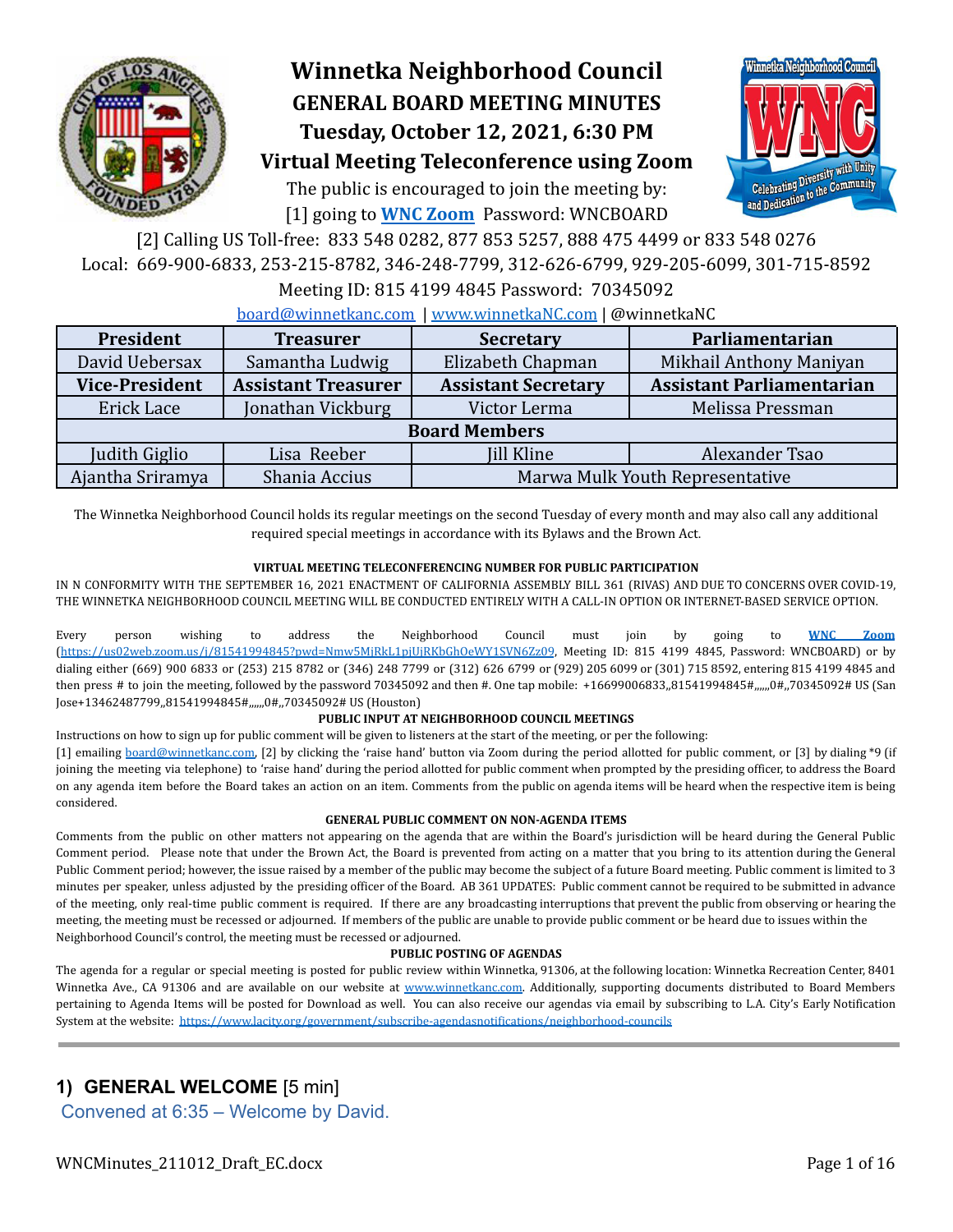# **2) CONVENE MEETING and PLEDGE OF ALLEGIANCE** [1 min]

Erick Lace led pledge.

# **3) BOARD MEMBER ROLL CALL** [2 min]

| <b>Board</b>                                                                                         | Oct       | <b>Nov</b>     | <b>Dec</b> | Jan | Feb | <b>Mar</b> | Apr | <b>May</b> | Jun | Jun            | Jul             | <b>Aug</b> | <b>Sep</b> | Oct              |
|------------------------------------------------------------------------------------------------------|-----------|----------------|------------|-----|-----|------------|-----|------------|-----|----------------|-----------------|------------|------------|------------------|
| <b>Member</b>                                                                                        | 13        | 10             | 08         | 12  | 09  | 09         | 13  | 11         | 08  | 15             | 13 <sub>†</sub> | 10         | 14         | 12               |
| Ajantha Sriramya                                                                                     | <b>LE</b> | A              | L          | LE  | E   | LE         | LE  | LE         | E   | $\overline{A}$ | X               | X          | E          | $\boldsymbol{A}$ |
| <b>Lisa Reeber</b>                                                                                   | X         | X              | X          | X   | X   | X          | X   | X          | X   | X              | X               | X          | X          | X                |
| <b>David Uebersax</b>                                                                                | X         | X              | X          | X   | X   | X          | X   | X          | X   | $\overline{X}$ | X               | X          | X          | X                |
| <b>Erick Lace</b>                                                                                    | X         | X              | X          | X   | X   | X          | X   | A          | X   | X              | X               | A          | X          | X                |
| <b>Judith Giglio</b>                                                                                 | LE        | L/LE           | LE         | LE  | A   | X          | LE  | X          | X   | $\overline{A}$ | X               | X          | LE         | A                |
| <b>Samantha Ludwig</b>                                                                               | X         | X              | X          | X   | X   | X          | E   | X          | A   | X              | A               | X          | X          | X                |
| <b>Jill Kline</b>                                                                                    | X         | X              | X          | X   | X   | X          | X   | X          | X   | X              | A               | X          | X          | X                |
| <b>Marwa Mulk</b>                                                                                    | X         | E              | LE         | LE  | X   | A          | X   | A          | X   | X              | A               | A          | X          | A                |
| <b>Alexander Tsao</b>                                                                                | X         | X              | X          | X   | X   | X          | X   | X          | X   | X              | X               | X          | X          | X                |
| <b>Jonathan Vickburg</b>                                                                             | X         | X              | X          | X   | X   | X          | X   | X          | X   | X              | X               | X          | X          | X                |
| <b>Shania Accius</b>                                                                                 |           | $\overline{X}$ | X          | X   | X   | X          | X   | X          | X   | X              | $\overline{A}$  | X          | X          | X                |
| <b>Victor Lerma</b>                                                                                  | X         | X              | A          |     | X   |            |     |            | X   | A              | X               | A          | L          | A                |
| <b>Mikhail Maniyan</b>                                                                               |           |                |            |     |     |            |     |            | X   | X              | X               | X          | E          | X                |
| <b>Elizabeth Chapman</b>                                                                             |           |                |            |     |     |            |     |            | X   | X              | X               | X          | X          | X                |
| <b>Melissa Pressman</b>                                                                              |           |                |            |     |     |            |     |            | X   | X              | X               | X          | X          | X                |
| <b>Franklin Solis</b>                                                                                | X         | X              | X          | X   | X   | E          | X   | L          |     |                |                 |            |            |                  |
| <b>Steven Fuhrman</b>                                                                                | LE        | X              | X          | X   | X   | X          | X   | X          |     |                |                 |            |            |                  |
| <b>Celia Vasquez</b>                                                                                 | X         | E              | X          | X   | X   | LE         | LE  | X          |     |                |                 |            |            |                  |
| $X =$ Present, A = Absent, E = Excused, / = Not on the Board at this time, L = Late, LE = Left early |           |                |            |     |     |            |     |            |     |                |                 |            |            |                  |
| *Cancelled Meeting, †Special Meeting                                                                 |           |                |            |     |     |            |     |            |     |                |                 |            |            |                  |

**4) MEETING RULES & ANNOUNCEMENTS:** The Board may take action on any item on the agenda, which may be taken out of order.

**David**: Discussed the process and the compliance of the Brown Act. This is not a rubber stamp meeting. We can do actions based on our agenda.

- **5) APPROVAL OF MINUTES:** We will review and approve the Minutes as available.
	- **A** Motion to approve minutes for September 14, 2021 (**WNC-2021-101221-5A)**

Erick moved to approve, Jonathan seconded.

| <b>Board Member</b>   | Yes | No | Abstain | Ineligible | Recused | Absent |
|-----------------------|-----|----|---------|------------|---------|--------|
| Ajantha Sriramya      |     |    |         |            |         |        |
| <b>Lisa Reeber</b>    | X   |    |         |            |         |        |
| <b>David Uebersax</b> | X   |    |         |            |         |        |
| <b>Erick Lace</b>     | X   |    |         |            |         |        |
| <b>Judith Giglio</b>  |     |    |         |            |         |        |
| Samantha Ludwig       | Χ   |    |         |            |         |        |
| <b>Jill Kline</b>     | X   |    |         |            |         |        |
| <b>Marwa Mulk</b>     |     |    |         |            |         | X      |
| <b>Alexander Tsao</b> | X   |    |         |            |         |        |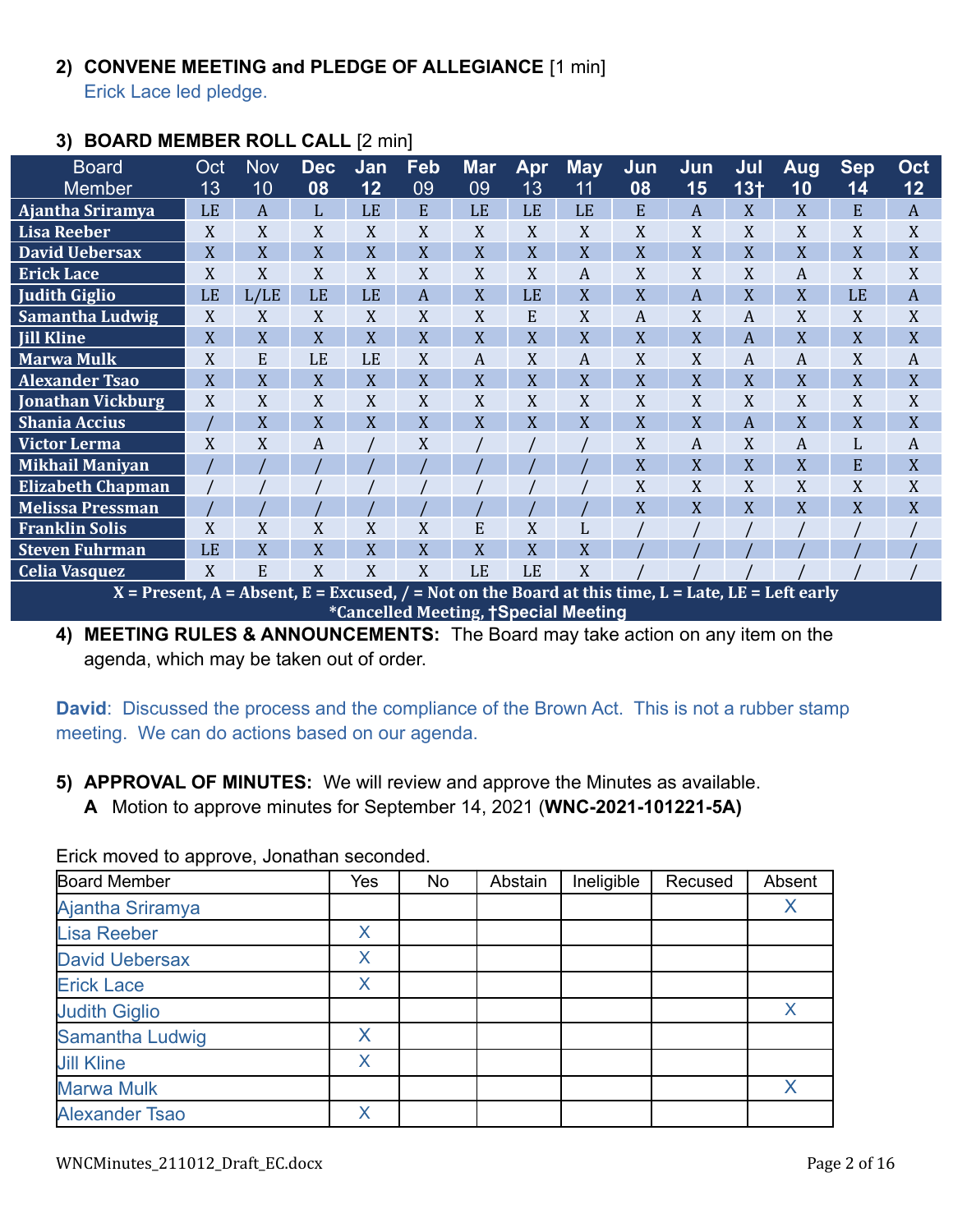| Jonathan Vickburg        |  |  |  |
|--------------------------|--|--|--|
| <b>Shania Accius</b>     |  |  |  |
| <b>Victor Lerma</b>      |  |  |  |
| Mikhail Maniyan          |  |  |  |
| <b>Elizabeth Chapman</b> |  |  |  |
| <b>Melissa Pressman</b>  |  |  |  |

## **Approved (11 yes, 3 absent)**

### **6) GOVERNMENT REPRESENTATIVES:**

**A** Updates and reports from representatives of the offices of Mayor Garcetti, Council District Councilmember Bob Blumenfield (CD3 CM BB), Congressman Brad Sherman, State Senator Stern, State Assembly Jesse Gabriel, US Congressmember Brad Sherman, LA County Supervisor Sheila Keuhl, the LAPD and/or CPAB, LAFD, LAUSD Board Member Scott Schmerelson, Dept. of Neighborhood Empowerment (DONE), Board of Neighborhood Commissioners (BONC), Neighborhood Council Budget Advocates (NCBA) and any other local, state, or federal agencies.

**Safi from Bob Blumenfield's office**: LA City is moving forward with establishing a public bank. 19-1235

21-0878. Council approving for requirement for vaccine or negative test for all large events. November 8 will be the beginning. Enforcement will begin November 29. Religious exemptions are allowed, but will need to use the outdoor accommodations. Masks are still required for all indoor settings.

**Juan:** vote coming for a resolution regarding the homeless situation?

Safi: nothing has been updated as of yet. Locations have been submitted for the ordinance. Vote has not yet occurred. Once the vote is done, we will get dates as to when it would be enforceable and when signs would be issued.

**Jill**: Do you have the council file for that?

**Safi: Resolution file will be found.** 

**Juan**: When will they be doing the vote?

**Jill**: There is a 30 day mandatory waiting period.

**Safi**: The council president would need to agendize the item to get it onto the vote schedule.

**Samantha:** Would it be helpful if we reach out to the president directly to impress on the importance?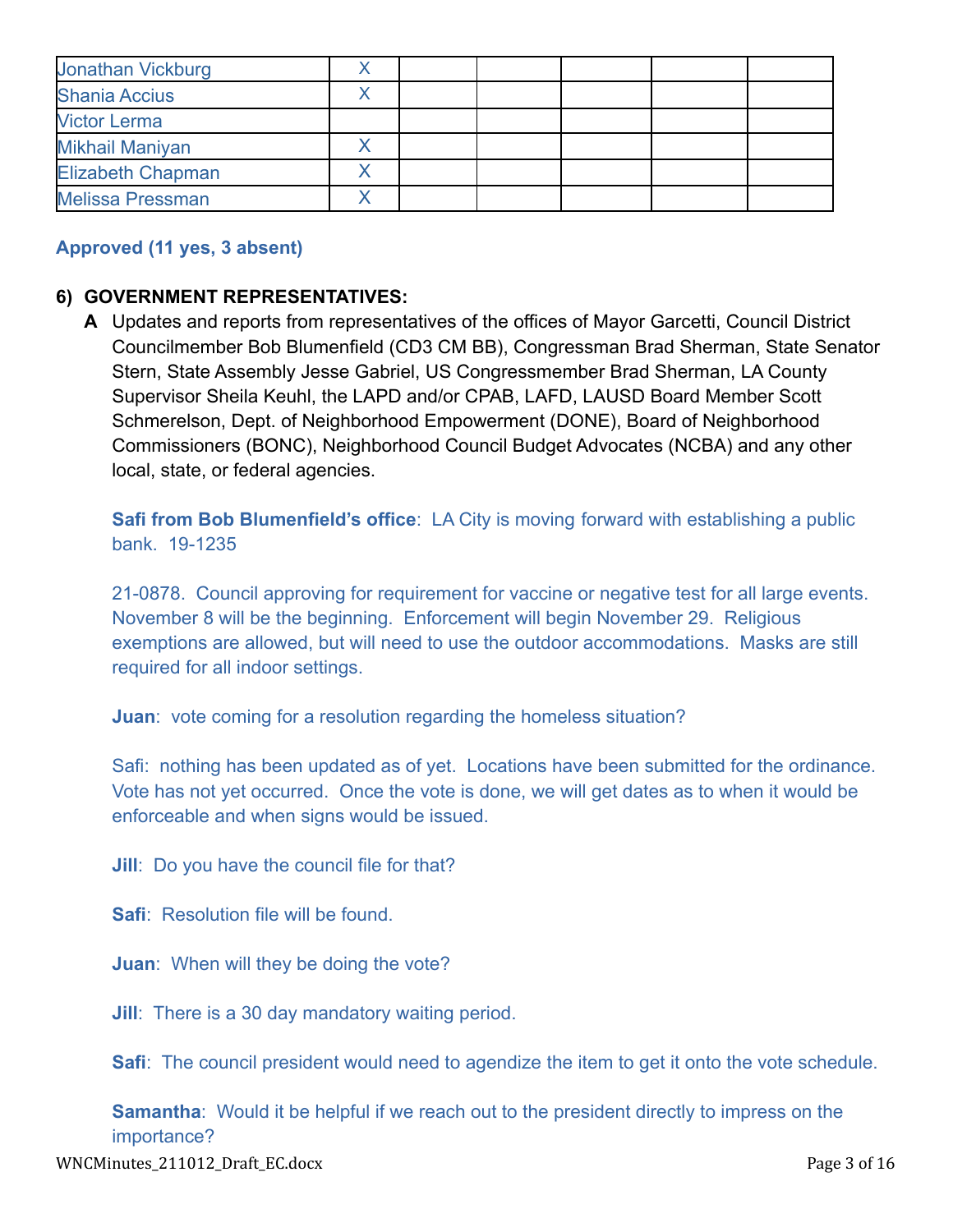**Safi**: It would be fine to do so, but they are likely to agendize this as soon as possible.

**Blake with Sheila Kuehl's office**: Bars, Breweries and Distilleries need to show vaccination statuts. New rules coming in with the mega events updates.

**Lead Officer Zamora**: responsible for our area. Read out the crime stats. Large increase in grand theft autos. People are leaving the key fabs in the car, and they are getting taken. Always take your key fabs out of the car.

There has been an individual at the Target on Corbin who has been aggressive. Please use caution when going to those areas. Be aware of your surroundings when you go out.

Tomorrow there is a community outreach at the Farmers Market in Northridge.

Meeting on Oct 21<sup>st</sup> at 6pm.

**Erick**: Received a license place plate security cover. How can he get it off?

**Officer Zamora:** Come to the station. They can help. They can also help with inscribing catalytic converters by reservation.

**7) PUBLIC COMMENT**: Comments from the public on any items not specifically listed on this agenda. Board Members should not address or discuss these comments other than to direct matters to the appropriate Winnetka NC committee or other agency. [3 min each, 20 min max]

**David**: Hybrid or in person meeting is unlikely to be occurring soon.

**Steven**: PWT agenda request. Car sharing services, such as Turo or Getaround. What is allowable by city ordinance? Rental cars are being left in residential areas, but it is operating like a business. Has been observing people coming and going with the car in front of a private residence. Owner does not appear to live in the area, but the car is being left in the neighborhood.

**Juan**: Some neighbors have asked about the Roscoe area. The sidewalk are just dirt. Community has asked to see if the City could concrete the sidewalk in the area near Oso. North side of Roscoe between Winnetka and Oso is in pretty bad shape. No trees are in the way, but no concrete exists on the sidewalk.

**Jill**: She has the information to answer Juan's concern and asked him to contact her directly.

**Jennifer**: What is the allowance of an RV being parked across from a business and a residence? Several sites were referenced.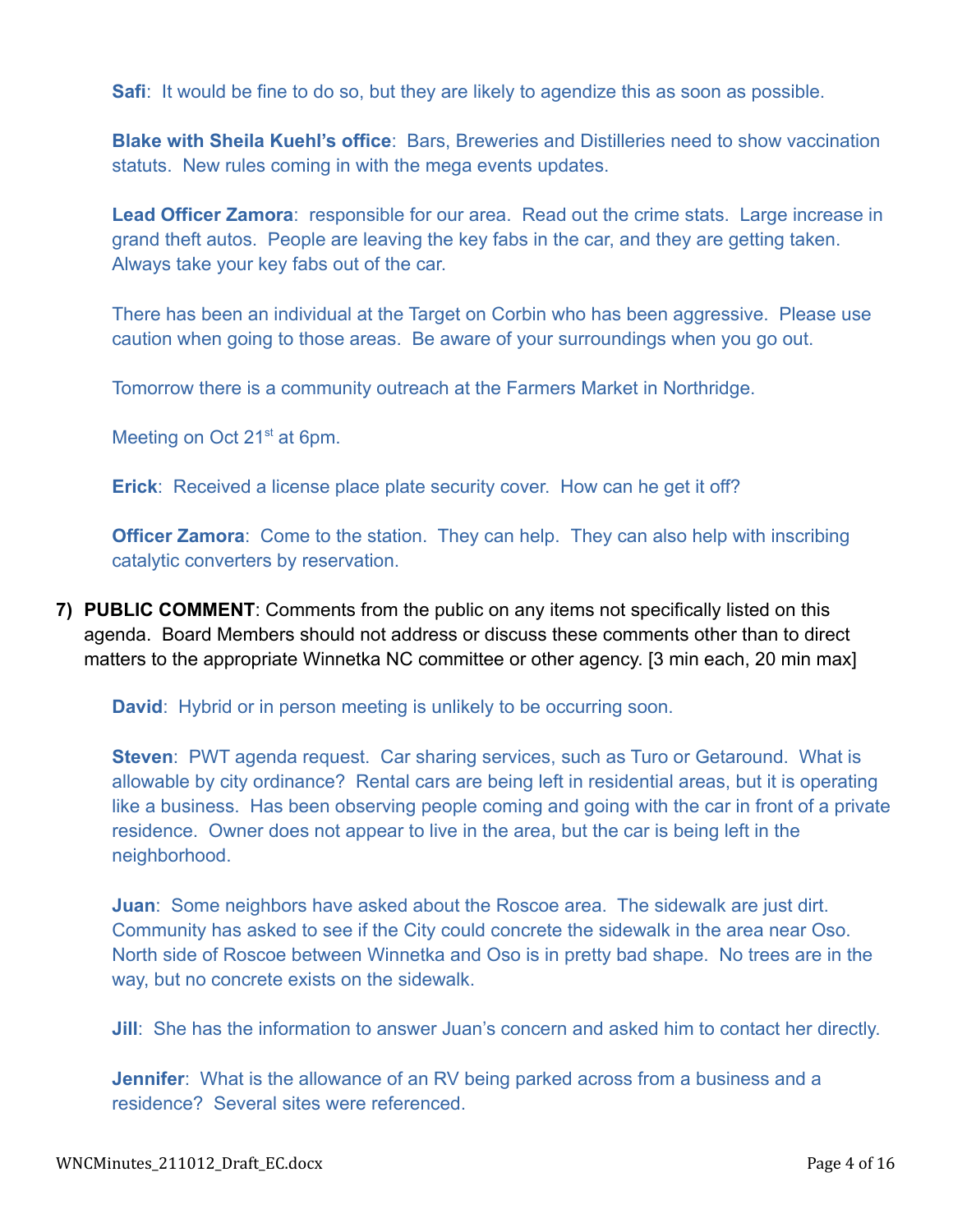**David**: Public Works and Transportation may be able to address this question. Schools, Parks and Libraries are now not allowed to have RVs.

**Steven**: Has also observed an RV on his street for over a year.

**David:** Oversized vehicles are an issue. No current applicable ordinance is available. Public Works and Transportation Committee may be able to help put this on their agenda to address.

**Juan**: Can Officer Zamora address the large vehicles?

**Officer Zamora:** LAPD cannot impound any vehicles. If anyone is living in a vehicle, they cannot be moved. They don't have the space for larger vehicles even if they could. 72 hour restrictions are being enforced.

**David:** Unhitched trailers used to be an issue. It's difficult to navigate these types of issues. We need a long term solution for these types of issues.

**Mario**: Brown act prohibits dialog during public comment.

- **8) TREASURER'S REPORT**: (Ludwig/Uebersax) Discussion and possible action regarding the status of Winnetka NC finances, Funding portal, and any additional reports as needed. [40min]
	- **A** Discussion, review, and approve Monthly Expense Reports (MER) for September 2021
		- MOTION: "The Winnetka NC Board has reviewed the September 2021 Monthly Expenditure Report. The Board approves the report and authorizes the Treasurer to submit the report to the City Clerk." (Ludwig//Uebersax) (**WNC-2021-101221-8A)**

### **Samantha: Presented the Monthly Expense Report.**

| <b>Board Member</b>      | Yes | No | Abstain | Ineligible | Recused | Absent |
|--------------------------|-----|----|---------|------------|---------|--------|
| Ajantha Sriramya         |     |    |         |            |         |        |
| <b>Lisa Reeber</b>       | X   |    |         |            |         |        |
| <b>David Uebersax</b>    | X   |    |         |            |         |        |
| <b>Erick Lace</b>        | X   |    |         |            |         |        |
| <b>Judith Giglio</b>     |     |    |         |            |         |        |
| <b>Samantha Ludwig</b>   | X   |    |         |            |         |        |
| <b>Jill Kline</b>        | X   |    |         |            |         |        |
| <b>Marwa Mulk</b>        |     |    |         |            |         |        |
| <b>Alexander Tsao</b>    | X   |    |         |            |         |        |
| <b>Jonathan Vickburg</b> | X   |    |         |            |         |        |
| <b>Shania Accius</b>     | X   |    |         |            |         |        |
| <b>Victor Lerma</b>      |     |    |         |            |         |        |

# **Erick moved to approve the MERs, seconded by Jonathan.**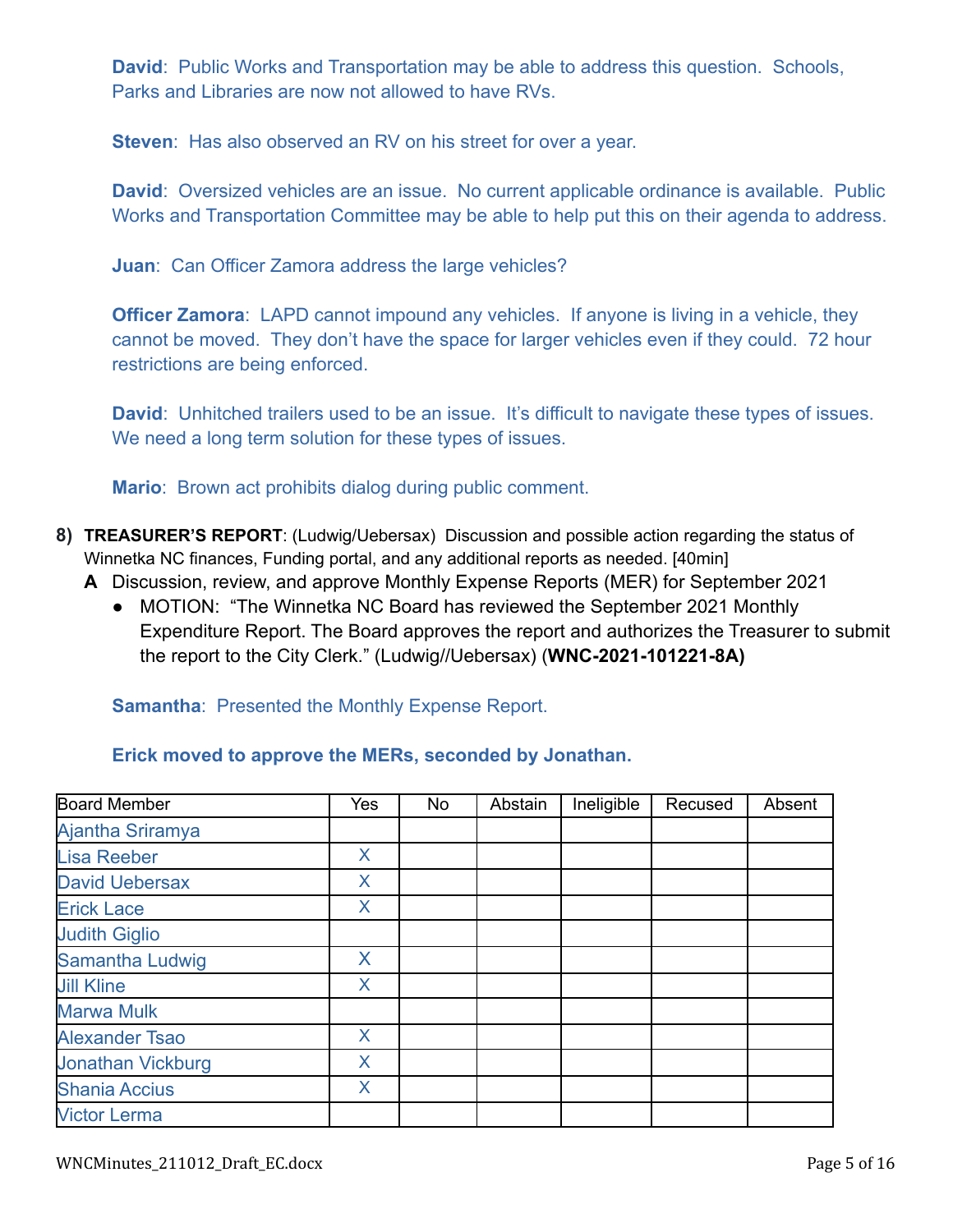| Mikhail Maniyan          |  |  |  |
|--------------------------|--|--|--|
| <b>Elizabeth Chapman</b> |  |  |  |
| <b>Melissa Pressman</b>  |  |  |  |

# **Approved (11 yes, 3 absent)**

**B** Update on status of approvals for regular payments made via web (monthly or yearly) for which Invoices are not provided in accordance with NCFunding preferences, as well as status of payment authorized for Hootsuite.

**Jill:** Tried to get a hold of them. Has not been successful.

**Samantha**: Not sure how we handle it.

**Jill**: First time her own charge was put onto her personal card, she had to sit on hold for 4 hours.

**David**: It is in our budget. If it were to come in, we could decline it or work it into the budget.

**C** Discussion regarding updating the 2021-22 Fiscal Year Budget now that the rollover from the previous Fiscal Year of \$10,000 has been confirmed.

**David**: We now have approval of the \$10,000 of the rollover.

**Samantha:** Presented the Budget with the additional \$10,000.

Samantha is recommending adding the additional money into the Outreach column. The new budget will be sent to the board to be ready for voting approval next month.

**David**: Is there a deadline for the budget?

**Mario**: No deadline.

# **9) NON-CONSENT CALENDAR:**

- **A** Discussion, update, and possible action with regards to working with community groups and coordination of WNC Committees in support of efforts such as cleanup events and/or issues relating to encampments and unhoused at the following locations:
	- Winnetka and Quimby Parks.

**David**: We have had extensive discussions at various Committee's to discuss the homeless issue.

**Juan**: The homeless are still there.

**Jason**: He is the director of Winnetka Recreation Center. The situation is pretty bad. The cleanup occurred, but the situation has been worsening. There was damage to a van. There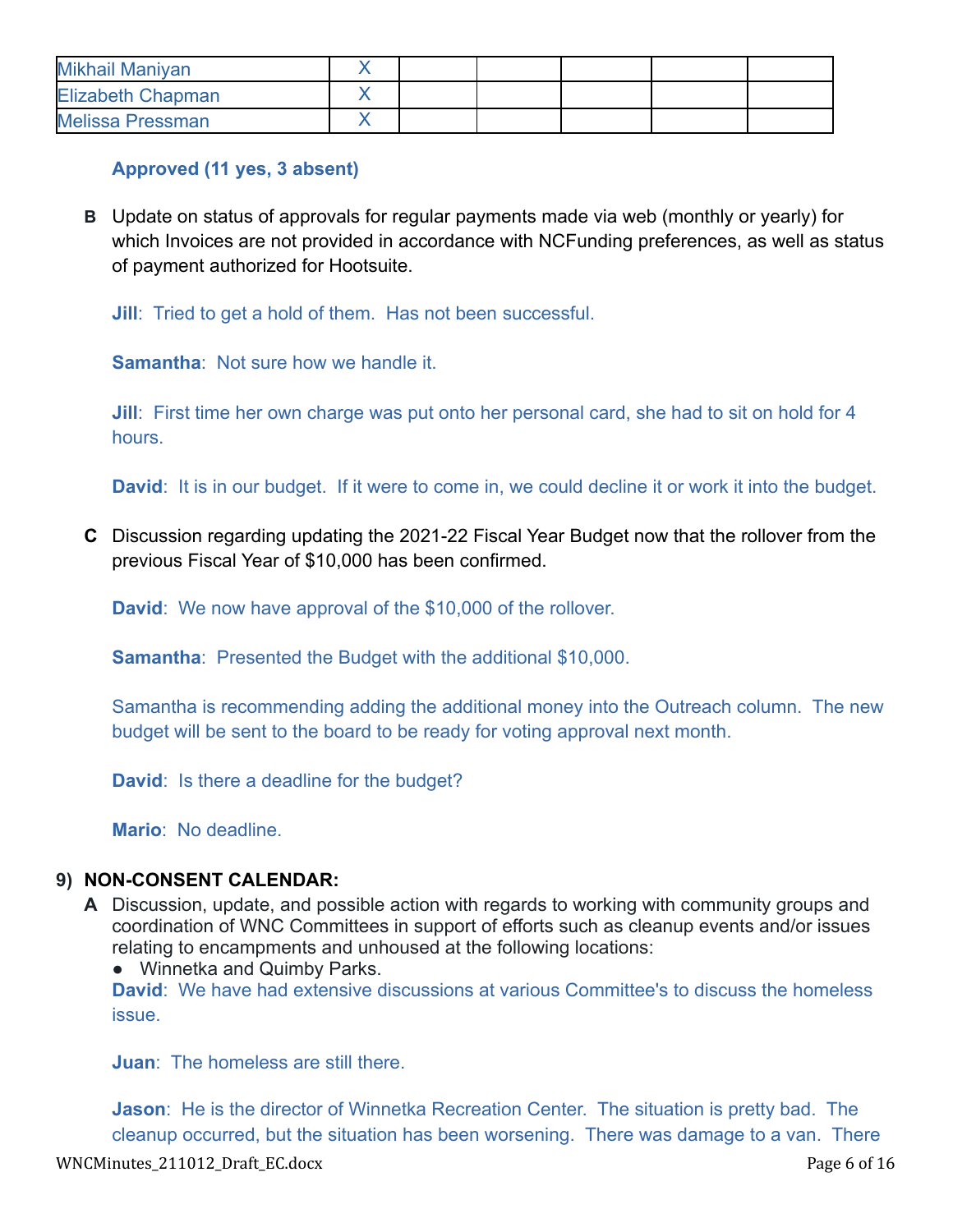was a fire. There is not a lot they can do. The police have been notified. Parents don't want to bring their kids to the center.

**Juan:** We need the resolution and enforcement to take place so that the area is safe enough to bring children to. They are off the Rec center property, but they are completely blocking the sidewalk. Will keep working with Safi, and with the organizations who are working on addressing the situation.

**David:** Public Safety Committee meeting may also be a good place to participate.

**Officer Zamora**: Waiting for a vote on October 20<sup>th</sup>. They are treading water until actions can be taken. Cleanups can be done and the community can help in promoting the homeless to leave. Don't give up your park. Stay safe by going in groups, but go in and use the rest of the park.

**Erick**: Do we need a resolution to reach out to these groups?

**David**: Mostly this was to continue the discussion and invite the community to participate.

**Juan**: Can we coordinate a soccer game with the homeless? To enjoy the park.

**Officer Zamora**: Cleanup can be arranged sometime in December. Soccer game would be not up to the police.

● Alleys at Penfield Alley (North of Roscoe, east from Winnetka) and behind businesses on the Northwest corner of Mason and Roscoe.

**Juan**: Penfileld is doing well. Serving as a safe space to hang and chill, but not being used as an encampment again.

**Officer Zamora:** Has officers go through the alley regularly. They are considering putting up a mural in the alley. Murals that have local sports athletes tend to stay clear of tagging. Would like to connect on the contact for this. Neighbors would be happy to have a fence, but there is a large cost. City is working to figure out how to clear out the weeds. They are trying hard to keep it clear.

**Safi**: This is one of the locations that they City would like to do a Care + cleanup arranged.

● Los Angeles River cleanups by LA River Walkers and Watchers [\(larww.org\)](http://larww.org/) and Volunteers Cleaning Communities ([https://volunteerscleaningcommunities.com](https://volunteerscleaningcommunities.com/)) on the last Saturday of each month; Friends of the LA River (FOLAR); and others tbd.

**David**: Being present and regular cleanups has been helping. Next cleanup is Oct 30 at 8am at Tampa entrance to the River.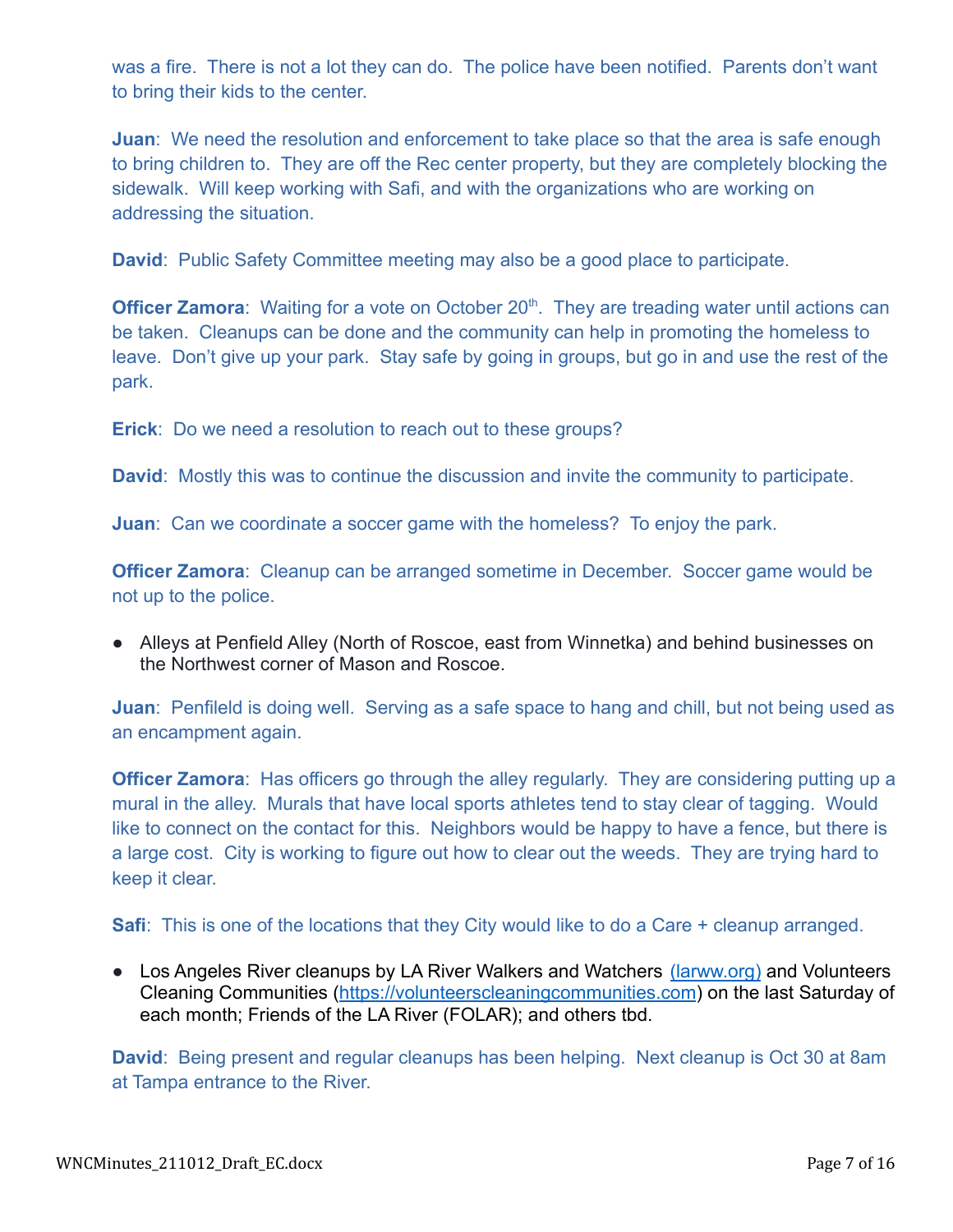**B** Discussion and possible Action regarding to City Council updating of Ordinance [\(Section](https://clkrep.lacity.org/onlinedocs/2020/20-1376-S1_ord_187127_09-03-21.pdf) 41.18) of the Los Angeles [Municipal](https://clkrep.lacity.org/onlinedocs/2020/20-1376-S1_ord_187127_09-03-21.pdf) Code) relating to use/maintenance of public right-of-way, particularly Part 2 determinations and signage (CF [20-1376-S1\)](https://cityclerk.lacity.org/lacityclerkconnect/index.cfm?fa=ccfi.viewrecord&cfnumber=20-1376-S1) at locations including Winnetka Park.

**David**: Would there be a council file for the resolution.

**Safi**: Individuals are always welcome to contact the reps to the office to give their feedback on ordinances. Public comment was already taken on this file.

**David**: Discussed the benefit of having a Community Impact Statement on an issue.

**Erick**: Would be happy to go to a meeting.

**Jill**: Because the matter was filed already and could be voted on by October 20. Community Impact Statements would require a special meeting.

**Erick**: We'd need to have a meeting next week.

**David**: Board member or one of the committees should draft a Community Impact Statement to present.

**Erick**: Could do some research to bring to PLUM.

- **C** Discussion and possible Action regarding the West Valley Neighborhood Alliance on Homelessness:
	- MOTION: "The Winnetka Neighborhood Council supports the West Valley Neighborhood Alliance on Homelessness (WVNAH), along with other neighborhood councils, and agrees to permit WVNAH to use our Council's logo as a sign of that support." (Lace) (**WNC-2021-101221-9C)**

**Erick**: West Valley Neighborhood alliance wants to be able to act on our behalf for the West Valley. To speak with a united voice for our area.

**Erick moves to adopt the motion.** Jill Klein seconds.

**Jill:** Generally is fine with it. Community Impact Statements would need to get brought to the Board and approved.

**Alex**: How many have allowed the use of the logo?

**Erick**: Most of them have been given permission by a single representative of the board. Erick felt the Board needed to give input first.

**Alex**: Ultimate concern is that the issue is divisive. We don't have consensus on what to do from our Board. The logo is not a big deal. We don't know their positions on critical issues.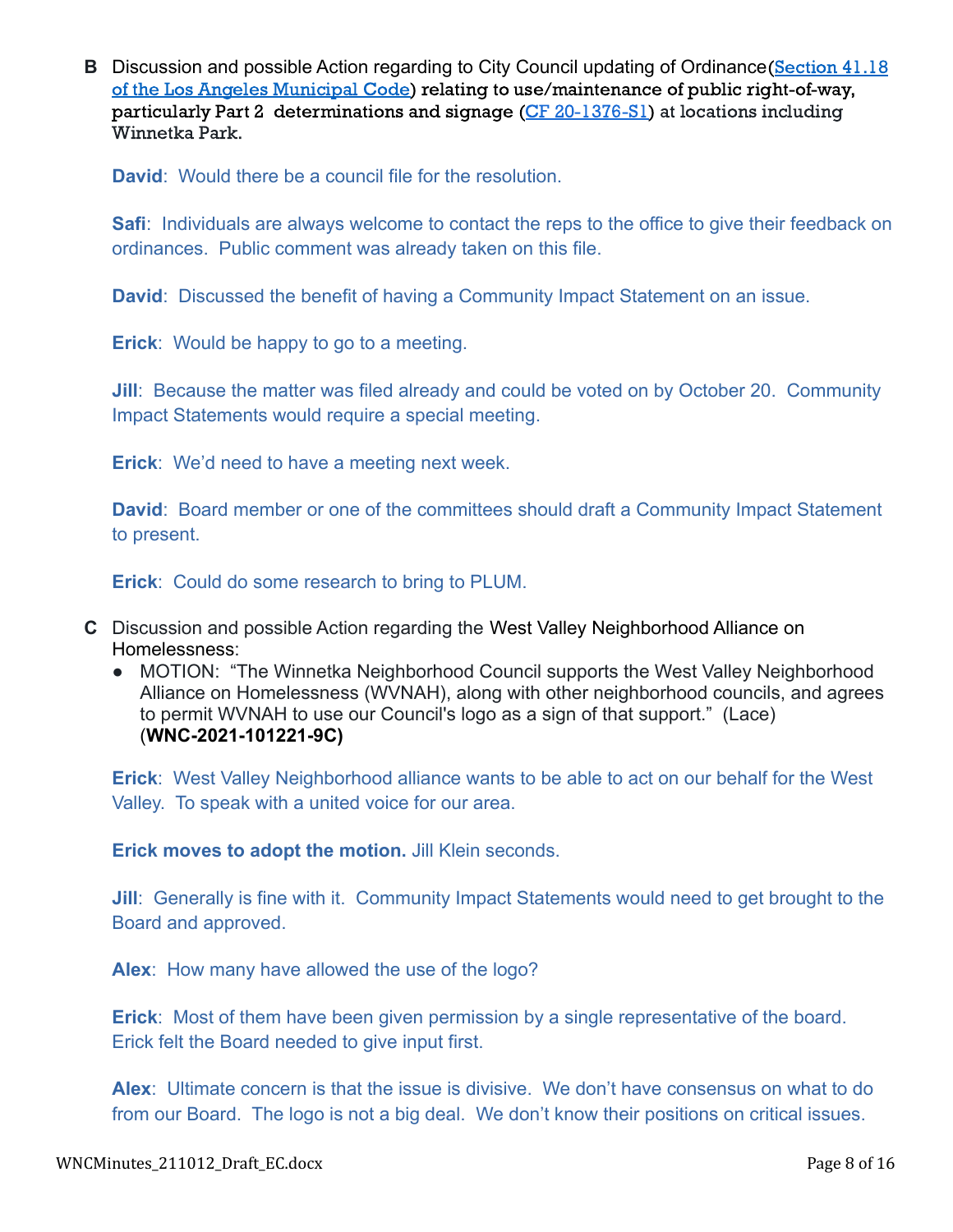**Erick**: They want safety and streets back. They want the unhoused to be sheltered. There is room for all of the unhoused. They would need to give any political decisions back to each NC. Website is pretty bad, but being redone.

**Lisa**: Some of the alliances don't have to follow the Brown Act. Have they discussed how they would make motions on behalf of the West Valley? Is there a person or someone who Would advocate on behalf of advocating for the Ncs? What is the process?

**Erick**: If there is a proposal that they want to do, they would send it back to the NC for approval or denial. Only after approval would they go forward with advocating for a position. This motion is only for approval of their use of the logo.

**David**: We would want to have a voice at the alliance. Erick is currently attending and participating. Having the logo on the website and on materials may be fine, but it may be nice to have additional information in how they would use the logos. Supporting the organization is different that approving of the organization.

**Erick**: We all have the same resources, with the City and the County resources. Consolidating may offer a little more force to get things forward.

**David**: Do we need to clarify that the logo is not a rubber stamp endorsement of the everything from the organization. They need to approach the board for action items.

### **Motion Approved by Consensus.**

- **D** Discussion and possible action regarding current proposed maps for updating districts following 2020 Census:
	- Los Angeles City Council: (<https://laccrc2021.org/>)
		- ◊ Links to Mapping and Data: <https://laccrc2021.org/mapping-data-2/>
		- ◊ Upcoming Meetings: <https://laccrc2021.org/upcoming-meetings-2/>
		- ◊ Sample feedback being considered by neighboring Woodland Hills-Warner Center NC:
			- (a) [https://whcouncil.org/wp-content/uploads/minutes-agendas-newsletters/Other\\_2021-10-12.pdf](https://whcouncil.org/wp-content/uploads/minutes-agendas-newsletters/Other_2021-10-12.pdf)
			- (b) [https://whcouncil.org/wp-content/uploads/minutes-agendas-newsletters/Other\\_2021-10-16.pdf](https://whcouncil.org/wp-content/uploads/minutes-agendas-newsletters/Other_2021-10-16.pdf)
	- Los Angeles Unified School District <https://redistricting2021.lacity.org/LAUSDRC/index.html>

**David**: New maps could change our representatives or coverage.

**Jill**: K2 is the only one being considered

**Glenn Bailey**: They would start including public hearings on maps. Only K-2.5 They have made a list of issues from L. Public comments are limited to 1 minute. "Over the Hill" districts are not wanting to continue. There is a push to keep the valley together.

**Melissa**: When would the new maps take effect?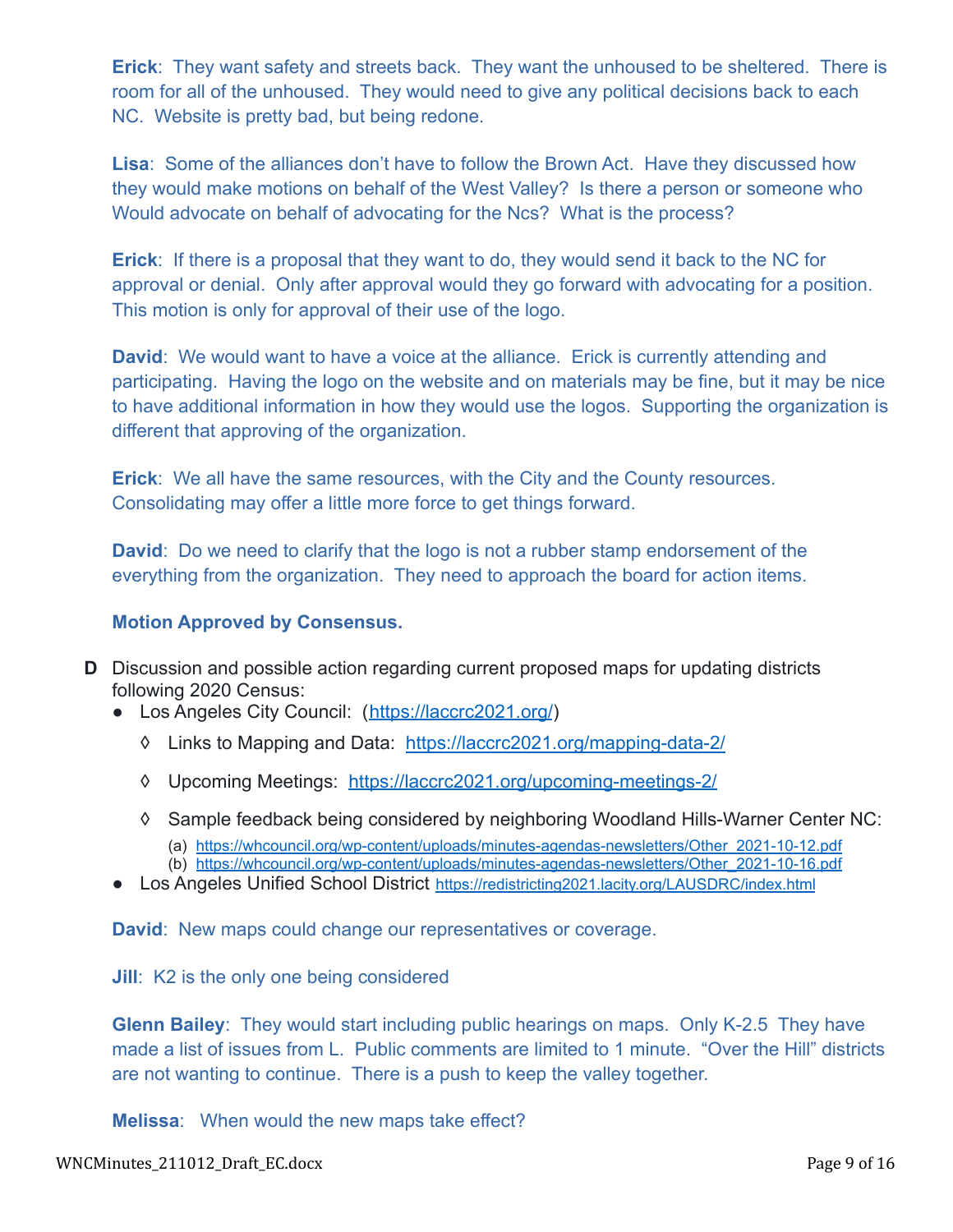**Jill**: January.

**Melissa**: How does that impact schools?

**David**: LAUSD is using a map drawing system instead. City Council is separate from LAUSD. It would not change which boundary a student would attend, but only which council member the school would be under.

**Juan:** We had initially wanted to be under 12, but 3 has been very helpful. We should give them an opportunity to follow through on what we've already starting working toward.

**David**: Under this proposal we would be under 2 or 4.

**Alex**: Lots of issues seem to be apparent on this map. Ethnic and socioeconomic diversity does not match with they way that this is drawn. Resource apportionment may be at issue.

**David**: Demographic clustering does appear to be happening.

**Safi**: There are a handful of commissioners behind this. City Council has not had much input. But they will get a final vote. Unsure of council member's thoughts on this map. The council members won't be able to express themselves until it gets to them.

**David**: Will there be a council file for those deliberations?

**Safi**: When it does get to City Council for a vote, we'll be notified.

**Jill**: They are open to making small tweaks...but that's ill defined. We will not likely end in 3, so we'll need to start fresh with new reps.

**Glenn**: Candidate filing starts at the end of January. Map needs to be done well before then to allow for candidates to file. City Council did make some tweaks 10 years ago. They are creating a new Latino district according to the commission. We could recommend that our district be assigned 3.

**David**: Showed current maps and an example of a CIS from another district.

**Alex**: We probably all would need more information to create any consensus.

**David:** We could try to present a CIS to the City Council, when it gets to that stage.

**Jill**: Can take a pass at creating a CIS for future review.

**Juan:** It looks like they are trying to create a transit corridor ghetto.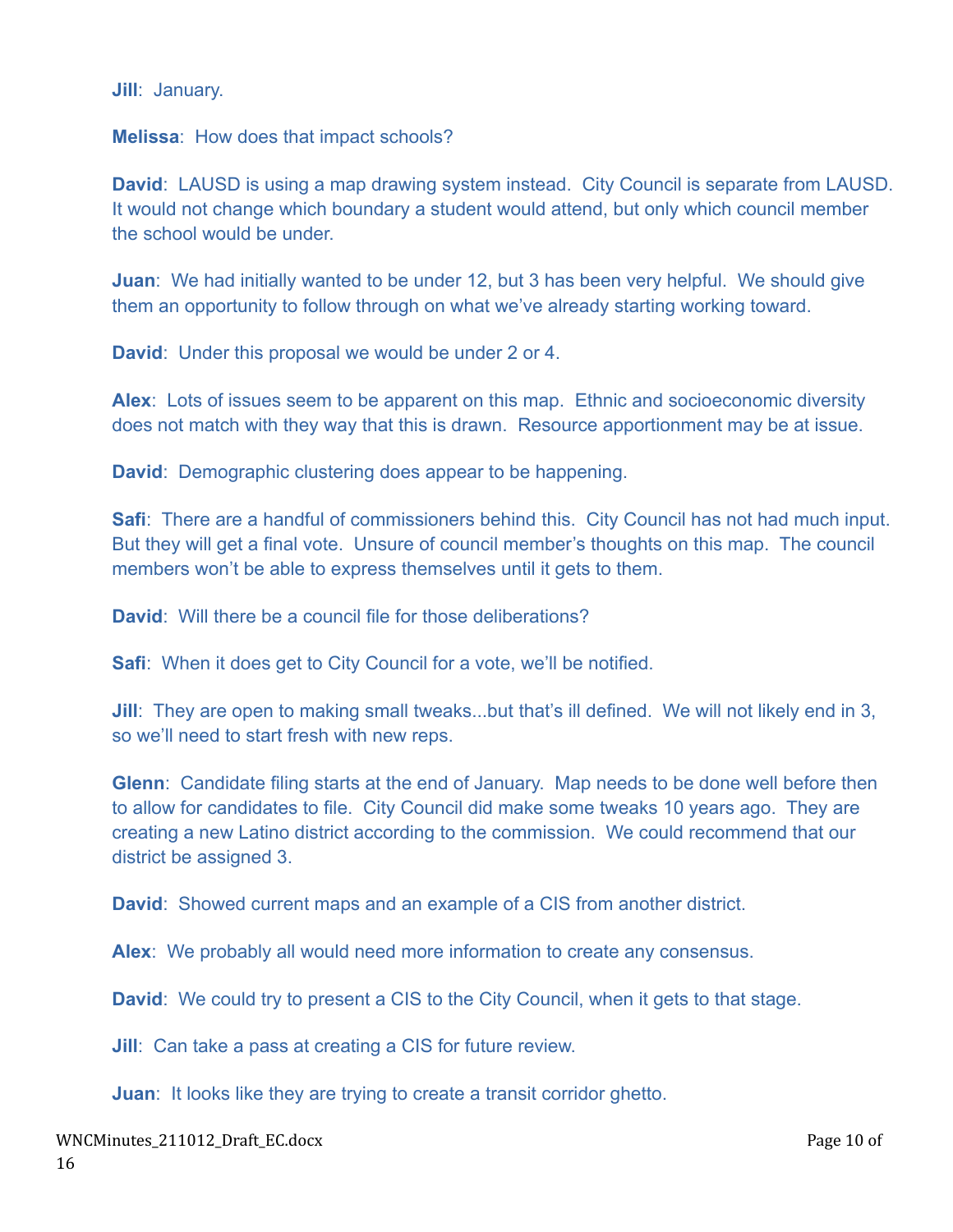# **10)REGULAR COMMITTEE REPORTS & MOTIONS**:

- **A** Outreach & Social Media Committee (OSM) Report (Kline) [20 min]
	- NOTICE: Meetings are held as needed on the 1st Tuesday of each month at 7:00 PM
		- ◊ General update on Committee plans and activity.
		- ◊ Discussion and action to take part of the Halloween Candy Drop program for Operation

Gratitude. This will involve the procurement of donation boxes to be used at various locations for collection of candy *following* Halloween, to be dropped off at the OG Candy Processing Center.

(a) MOTION: The Winnetka NC Board authorizes the purchase of donation boxes, at a cost of up to \$30, for use in collecting candy donations for Operation Gratitude Halloween Candy Give Back Program (**WNC-2021-101221-10A**)

**Melissa**: Operation Give Back started in 2007. They collect candy after Halloween and distribute it to military, veteran or first responders. Signups must be done by November 5, and drop off by November 15. \$15 for collections and another \$15 for decorating supplies. Need location for deliveries.

### **Melissa moves to adopt the motion, Jill seconded.**

**Samantha:** Thinks it's a great idea.

**Jill**: Agrees that we probably should not try a direct donation this year. Then we can see how much we get for next year.

| Board Member             | Yes            | No | Abstain | Ineligible | Recused | Absent |
|--------------------------|----------------|----|---------|------------|---------|--------|
| Ajantha Sriramya         |                |    |         |            |         |        |
| <b>Lisa Reeber</b>       | X              |    |         |            |         |        |
| <b>David Uebersax</b>    | $\overline{X}$ |    |         |            |         |        |
| <b>Erick Lace</b>        | X              |    |         |            |         |        |
| <b>Judith Giglio</b>     |                |    |         |            |         |        |
| Samantha Ludwig          | X              |    |         |            |         |        |
| <b>Jill Kline</b>        | X              |    |         |            |         |        |
| <b>Marwa Mulk</b>        |                |    |         |            |         |        |
| <b>Alexander Tsao</b>    | X              |    |         |            |         |        |
| <b>Jonathan Vickburg</b> | X              |    |         |            |         |        |
| <b>Shania Accius</b>     | X              |    |         |            |         |        |
| <b>Victor Lerma</b>      |                |    |         |            |         |        |
| <b>Mikhail Maniyan</b>   | X              |    |         |            |         |        |
| <b>Elizabeth Chapman</b> | X              |    |         |            |         |        |
| <b>Melissa Pressman</b>  | X              |    |         |            |         |        |

# **Approved (11 yes, 3 absent)**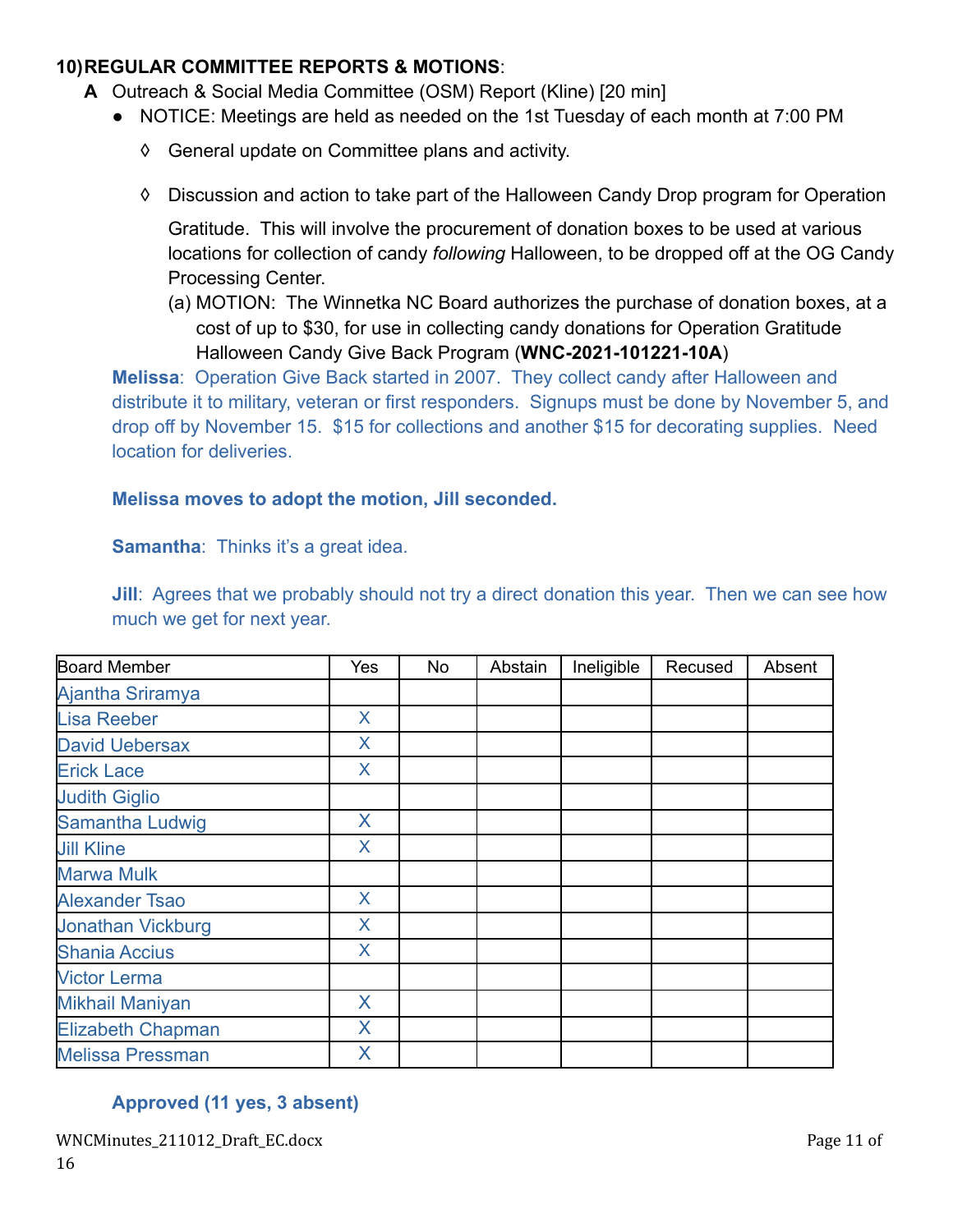- (b) Operation Gratitude FAQ's: [https://www.operationgratitude.com/wp-content/uploads/2021/08/2021-HCGB-Hallo](https://www.operationgratitude.com/wp-content/uploads/2021/08/2021-HCGB-Halloween-Candy-FAQs.pdf) [ween-Candy-FAQs.pdf](https://www.operationgratitude.com/wp-content/uploads/2021/08/2021-HCGB-Halloween-Candy-FAQs.pdf)
- (c) Possible Donation Box supplier: E.g. 25 ct @ \$15 [https://www.uline.com/Product/Detail/S-4343/Corrugated-Boxes-200-Test/6-x-6-x-12-](https://www.uline.com/Product/Detail/S-4343/Corrugated-Boxes-200-Test/6-x-6-x-12-Tall-Corrugated-Boxes?pricode=WB0409&gadtype=pla&id=S-4343&gclid=CjwKCAjwtfqKBhBoEiwAZuesiF9Uf2J5Kwez24pPWxQVocziplhEdyOKxusRtQFQHHrBVppRNUhpYRoCPCoQAvD_BwE&gclsrc=aw.ds) [Tall-Corrugated-Boxes?pricode=WB0409&gadtype=pla&id=S-4343&gclid=CjwKCAj](https://www.uline.com/Product/Detail/S-4343/Corrugated-Boxes-200-Test/6-x-6-x-12-Tall-Corrugated-Boxes?pricode=WB0409&gadtype=pla&id=S-4343&gclid=CjwKCAjwtfqKBhBoEiwAZuesiF9Uf2J5Kwez24pPWxQVocziplhEdyOKxusRtQFQHHrBVppRNUhpYRoCPCoQAvD_BwE&gclsrc=aw.ds) [wtfqKBhBoEiwAZuesiF9Uf2J5Kwez24pPWxQVocziplhEdyOKxusRtQFQHHrBVppR](https://www.uline.com/Product/Detail/S-4343/Corrugated-Boxes-200-Test/6-x-6-x-12-Tall-Corrugated-Boxes?pricode=WB0409&gadtype=pla&id=S-4343&gclid=CjwKCAjwtfqKBhBoEiwAZuesiF9Uf2J5Kwez24pPWxQVocziplhEdyOKxusRtQFQHHrBVppRNUhpYRoCPCoQAvD_BwE&gclsrc=aw.ds) [NUhpYRoCPCoQAvD\\_BwE&gclsrc=aw.ds](https://www.uline.com/Product/Detail/S-4343/Corrugated-Boxes-200-Test/6-x-6-x-12-Tall-Corrugated-Boxes?pricode=WB0409&gadtype=pla&id=S-4343&gclid=CjwKCAjwtfqKBhBoEiwAZuesiF9Uf2J5Kwez24pPWxQVocziplhEdyOKxusRtQFQHHrBVppRNUhpYRoCPCoQAvD_BwE&gclsrc=aw.ds)
- ◊ Discussion and potential action on approving preliminary designs for the Utility Box Art Project with Muralism.

**Jill**: Following are concepts being considered: Chase / Winnetka concept may involve a chicken theme, from starting as a chicken farm. Sherman Way / Corbin theme could be a handprint tree theme. Community themes are the priority for all of the boxes.

**Jill motion to approve the concepts, Jonathan seconded. Approved by consensus.**

- **B** Public Works & Transportation Committee (PWT) Report Uebersax) [10 min]
	- NOTICE: Meetings are held at the WCC on the 4<sup>th</sup> Monday of each month at 7:00 PM
		- ◊ General update on Committee plans and activity.
		- ◊ Discussion regarding Los Angeles River projects
			- (a) Following discussion at our September 27 meeting, PWT requests that the WNC Board considers adding to their ongoing support of efforts of the LA River Walkers and Watchers [\(larww.org\)](http://larww.org/) to endorse and/or provide a formal letter of support of their application to the Office of Community Beautification Department of Public Works for a \$2,500 Beautify L.A. Grant " Beautifying the LA River Bike Path Along the Headwaters project".

**David**: Submitted a letter in support of the LA River beautification.

# **David motion to support this project, Erick seconded.**

**Jill: Feedback is closed. Also OK with supporting this project.** 

# **Approved by consensus.**

- (b) Update on the Department of Los Angeles County Public Works Headwaters Area Project: <https://pw.lacounty.gov/swp/HeadwatersAreaProject/>
- ◊ Discussion and possible action regarding Public Works and Transportation motion to request WNC Board to draft a motion in opposition for plans for 405 Sepulveda Pass

WNCMinutes\_211012\_Draft\_EC.docx extended to the extended of the extended page 12 of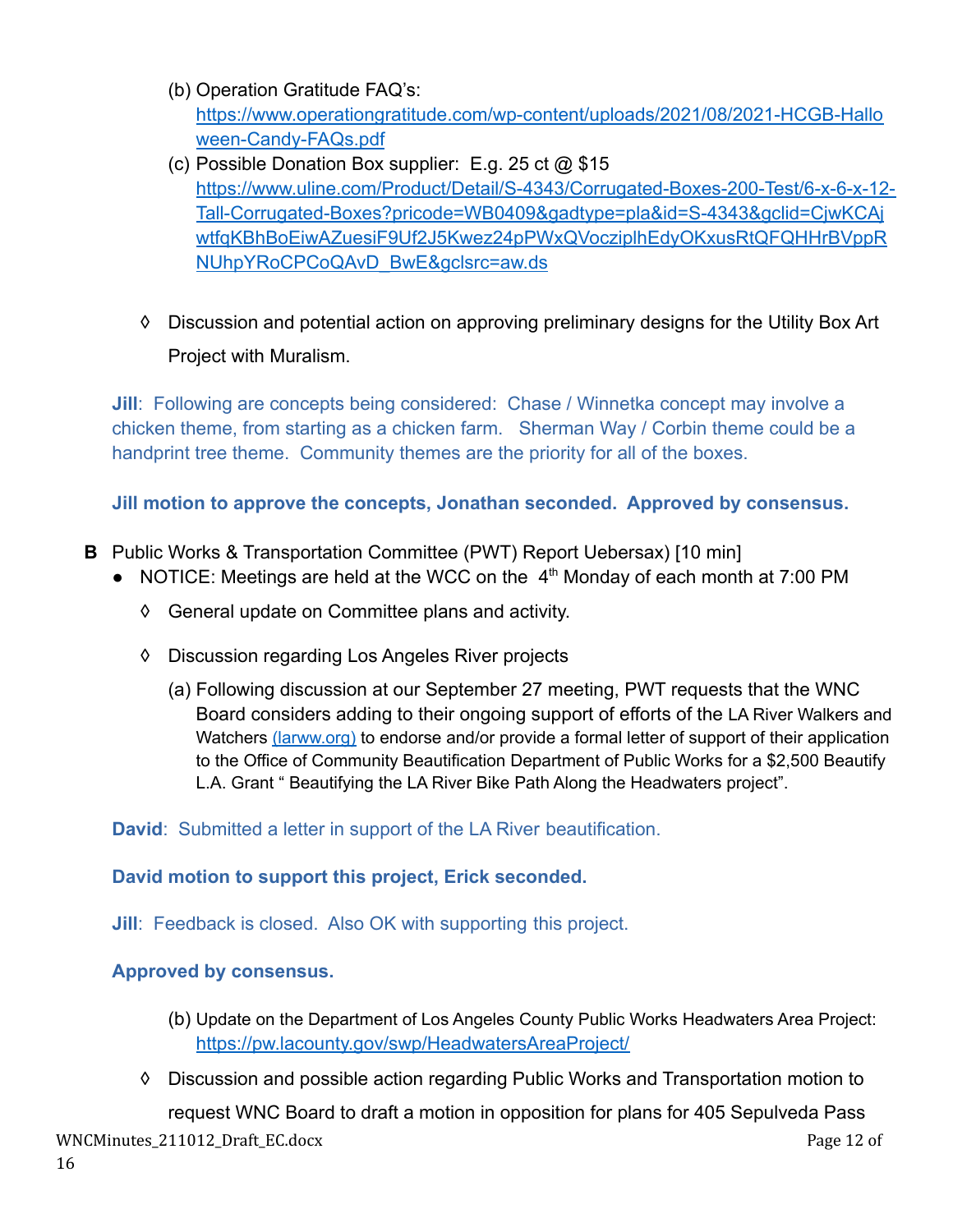ExpressLanes Project, for the drafting of correspondence to Metro, Board Members including LA City Mayor or City Council Members, and/or Community Impact Statement.

(a) Concerns include: Inadvertent lane confusion causing tickets; Benefitting affluent drivers, while disadvantaging those with lower income those underserved by mass transit; Leading to in implementation of Dynamic Pricing; Security and tracking of transponders; and the overall lack of the normal transparency in the outreach, discussion, and planning of projects by Metro.

(b)<https://www.metro.net/projects/sepulvedacorridor/>

(c) <https://storymaps.arcgis.com/stories/88d93c10a2164de89349bbcd30bcf6b2> (d)<https://metro.commentinput.com/?id=gEBU8>

**David**: They are not following the normal metro steps and process. They should be getting input prior to changing the nature of the car pool lane.

**Erick**: Would like to proceed to draft a correspondence to oppose the implementation of the plan. Lisa seconded.

**Steven**: The 405 is a Federal highway. Why is the lower body adding charges to a higher agency.

**David**: Metro is in control of this freeway.

**Jill**: Is the motion just to draft it or to draft and submit? Submitting without review would not be comfortable.

**Withdraw motion to draft**. Committee should bring us a draft for review.

- **C** Planning & Land Use Management Committee (PLUM) Report (Uebersax) [10 min]
	- NOTICE: Meetings are held as needed on the 3rd Tuesday of the month.
		- ◊ General update on Committee plans and activity.
		- ◊ Update training being implemented for those who serve on NC PLUM committees.
		- ◊ Planning for scheduling of meetings to discuss upcoming projects
			- (a) 20543 Saticoy St, (Possible Small Lot Subdivision)
			- (b) 8464 Corbin, ("Kidsville" property between Roscoe and Chase, located in Northridge South NC boundaries, but immediately adjacent to WNC border)
			- (c) 7500-7510 N De Soto Avenue (Plan Approval for existing K-8 School hours,/events)
		- ◊ Report on proposed upgrade of amenities at Winnetka Park.
- **D** Youth Advocacy Committee (YAC) Report (Lace) [5 min]
	- NOTICE: The YAC Committee Meeting as needed.
		- ◊ General update on Committee plans and activity.
		- ◊ Items approved by the Youth Committee for referral to the WNC: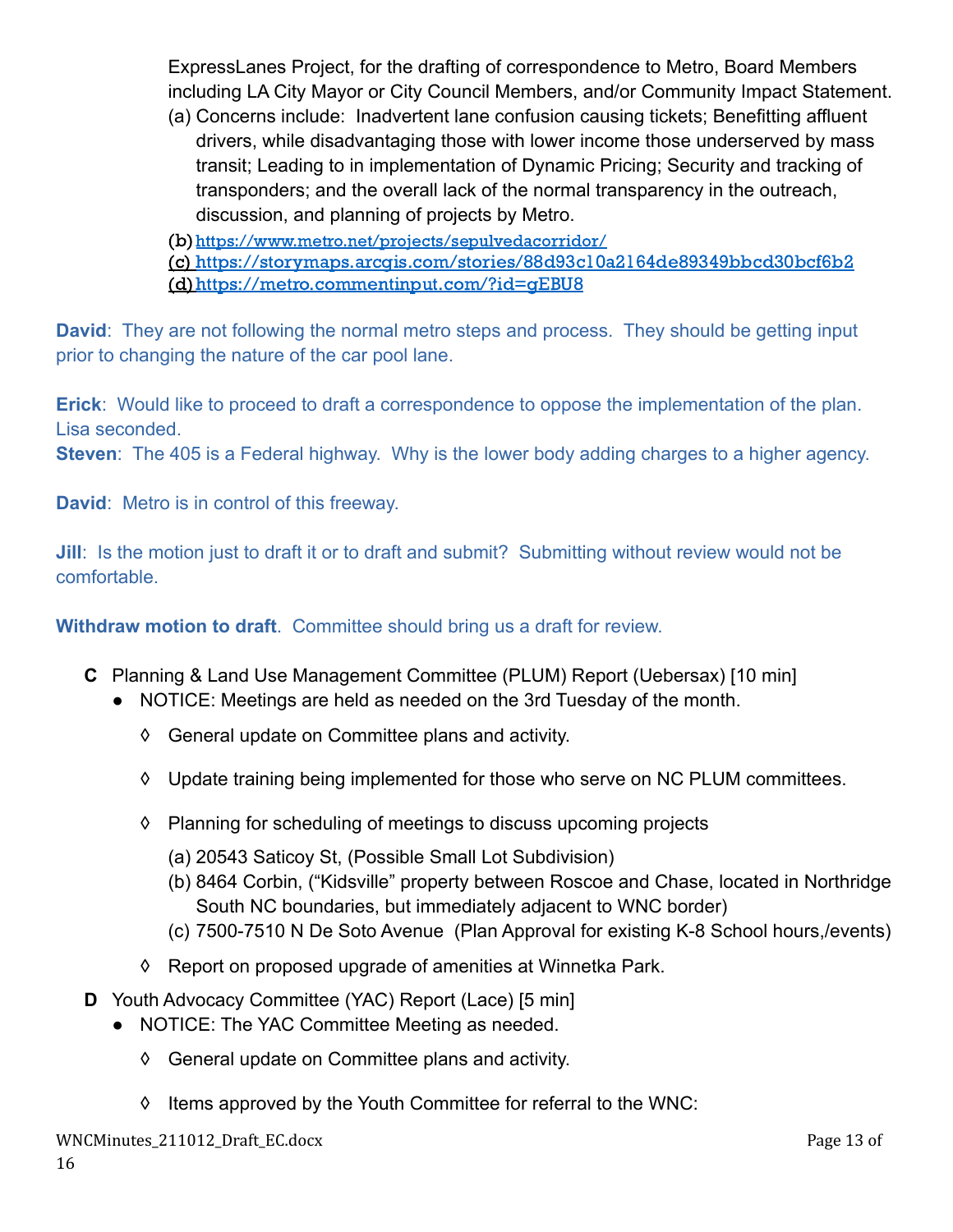- (a) Discussion and possible Action to approve our current Youth Representative Marwa Mulk to another term as the Winnetka Neighborhood Council Youth Representative.
- (b) Discussion and possible Action to approve the budgeted Neighborhood Purposes Grants for culmination exercises (expected by the schools to be conducted in person in June 2022) in Winnetka's 5 elementary schools and 1 middle school in the amount of \$300 per school:
	- (i) Sutter Middle School (**WNC-2021-101221-102Dbi**)
	- (ii) Winnetka Elementary School (**WNC-2021-101221-102Dbii**)
	- (iii) Stanley Mosk Elementary School (**WNC-2021-101221-102Dbiii**)
	- (iv)Limerick Elementary (**WNC-2021-101221-102Dbiv**)
	- (v) Sunny Brae Elementary School (**WNC-2021-101221-102Dbv**)
	- (vi)Fullbright Elementary School (**WNC-2021-101221-102Dbvi**)

**Samantha:** Budget included these items, but the NPGs would need to be included to be voted on.

**Juan**: Why are the private schools not included?

**Erick**: Council decided a long while ago to just support the public schools.

**Samantha**: Private would not be eligible for an NPG. Charters are eligible.

**Erick**: We can revisit Charter inclusion and reach out.

**Mario**: Some charter schools who are 501c3 and not be part of LAUSD may still be eligible. However, religious institutions would not be eligible.

- **E** Public Safety Committee (PSC) Report (Vickburg) [5 min]
	- NOTICE: Meetings are proposed to resume as needed on the 3rd Wednesday of the month
		- ◊ General update on Committee plans and activity

**Jonathan:** Correction 4<sup>th</sup> Wednesday of the month.

- **F** Budget & Finance Committee (B&F) Report (Ludwig) [2 min]
	- NOTICE: Meeting TBD
- **G** Rules Elections & By-Laws Committee (REB) Report (Lace) [2 min]
	- **●** NOTICE: Meeting TBD

# **11)REPORTS, APPOINTMENT AND CONFIRMATION OF LIAISONS:**

- **A** LA DWP Memorandum of Understanding Oversight Committee Report
- **B** LA Neighborhood Council Coalition (LANCC)
- **C** Los Angeles Budget Advocate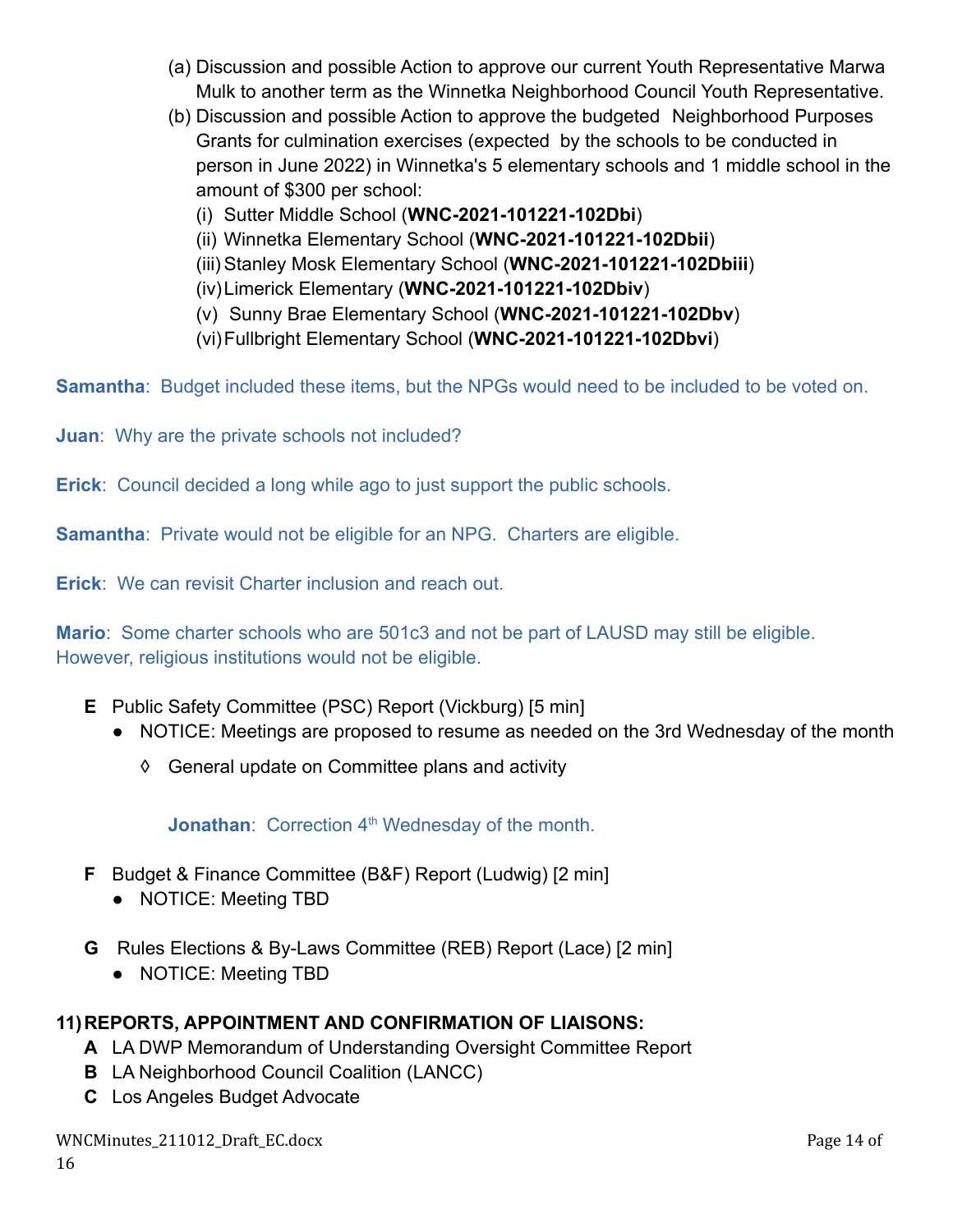- **D** Community Impact Statement Signatories
- **E** Valley Alliance of Neighborhood Councils (VANC)

### **Glenn Bailey**: Henry Stern will be at the Thursday meeting at 6:30

- **F** West Valley Neighborhood Alliance on Homelessness
- **G** LA City Council District 3 Beautification Action Team Liaison
- **H** Sustainability Alliance
- **I** Emergency Preparedness
- **J** Data Liaison
- **K** Grievance Panel

# **12)GOOD OF THE ORDER [2 min] 13)MEETING ADJOURNED**

### **David**: Meeting adjourned 10:17.

#### **THE AMERICAN WITH DISABILITIES ACT**

As a covered entity under Title II of the Americans with Disabilities Act, the City of Los Angeles does not discriminate on the basis of disability and, upon request, will provide reasonable accommodation to ensure equal access to its programs, services and activities. Sign language interpreters, assistive listening devices and other auxiliary aids and/or services may be provided upon request. To ensure availability of services, please make your request at least 3 business days (72 hours) prior to the meeting you wish to attend by contacting the Department of Neighborhood Empowerment by email: NCSupport@lacity.org or phone: (213) 978-1551 and/or either:

- The Winnetka NC Board Secretary via email at secretary@winnetkanc.com, or
	- The Winnetka NC President at 818-992-1650, or via email at duebersax@winnetkanc.com.

#### **PUBLIC ACCESS OF RECORDS**

In compliance with Government Code section 54957.5, non-exempt writings that are distributed to a majority or all of the board in advance of a meeting may be viewed at Winnetka Recreation Center, 8401 Winnetka Ave., CA 91306 and are available on our website at www.winnetkanc.com

or at the scheduled meeting. In addition, if you would like a copy of any record related to an item on the agenda, please contact the Winnetka NC Board Secretary via email at [ECHAPMAN@WINNETKANC.COM](mailto:ECHAPMAN@WINNETKANC.COM) or email duebersax@winnetkanc.com.

#### **RECONSIDERATION AND GRIEVANCE PROCESS**

The Board may reconsider and amend its action on items listed on the agenda if that reconsideration takes place immediately following the original action or at the next regular meeting. The Board, on either of these two days, shall: (1) Make a Motion for Reconsideration and, if approved, (2) hear the matter and Take an Action.

If the motion to reconsider an action is to be scheduled at the meeting following the original action, then two items shall be placed on the agenda for that meeting: (1) A Motion for Reconsideration on the described matter and (2) a {Proposed} Action should the motion to reconsider be approved. A Board member who has previously voted on the prevailing side of the original action taken can only make a motion for reconsideration.

If a motion for reconsideration is not made on the date the action was taken, then a Board member on the prevailing side of the action must submit a memorandum to the Secretary identifying the matter to be reconsidered and a brief description of the reason(s) for requesting reconsideration at the next regular meeting. The aforesaid shall all be in compliance with the Brown Act.

#### **PROCESS FOR FILING A GRIEVANCE**

Any grievance by a Stakeholder must be submitted in writing to the Secretary of the Board of Directors. The Secretary shall then within no more than 30 days refer the matter to an ad-hoc grievance panel comprised of 3 Stakeholders who are randomly selected by the Council Secretary from a list of Stakeholders who have previously expressed an interest in serving from time to time on such a grievance panel. The Secretary will coordinate a time and a place, not to exceed 10 days, for the panel to meet with the person(s) submitting a grievance and to discuss ways in which the dispute may be resolved.

Thereafter, a panel member shall promptly prepare a written report to be forwarded by the Secretary to the Board to be heard at the next board meeting outlining the panel's collective recommendations for resolving the grievance. The Board of Directors may receive a copy of the panel's report and recommendations prior to any meeting by the Board, but the matter shall not be discussed among the Board members until the matter is heard at the next regular meeting of the Board pursuant to the Ralph M. Brown Act.

This formal grievance process is not intended to apply to Stakeholders who simply disagree with a position or action taken by the Board at one of its meetings. Those grievances can be aired at the Board meetings. This grievance process is intended to address matters involving procedural disputes, e.g., the Board's failure to comply with the Board's Rules or Bylaws, or its failure to comply with the City's Charter, the Plan, local ordinances, state law, and/or federal law. WNCMinutes\_211012\_Draft\_EC.docx example and the example of the example of the example of the example of the example of the example of the example of the example of the example of the example of the example of the example o